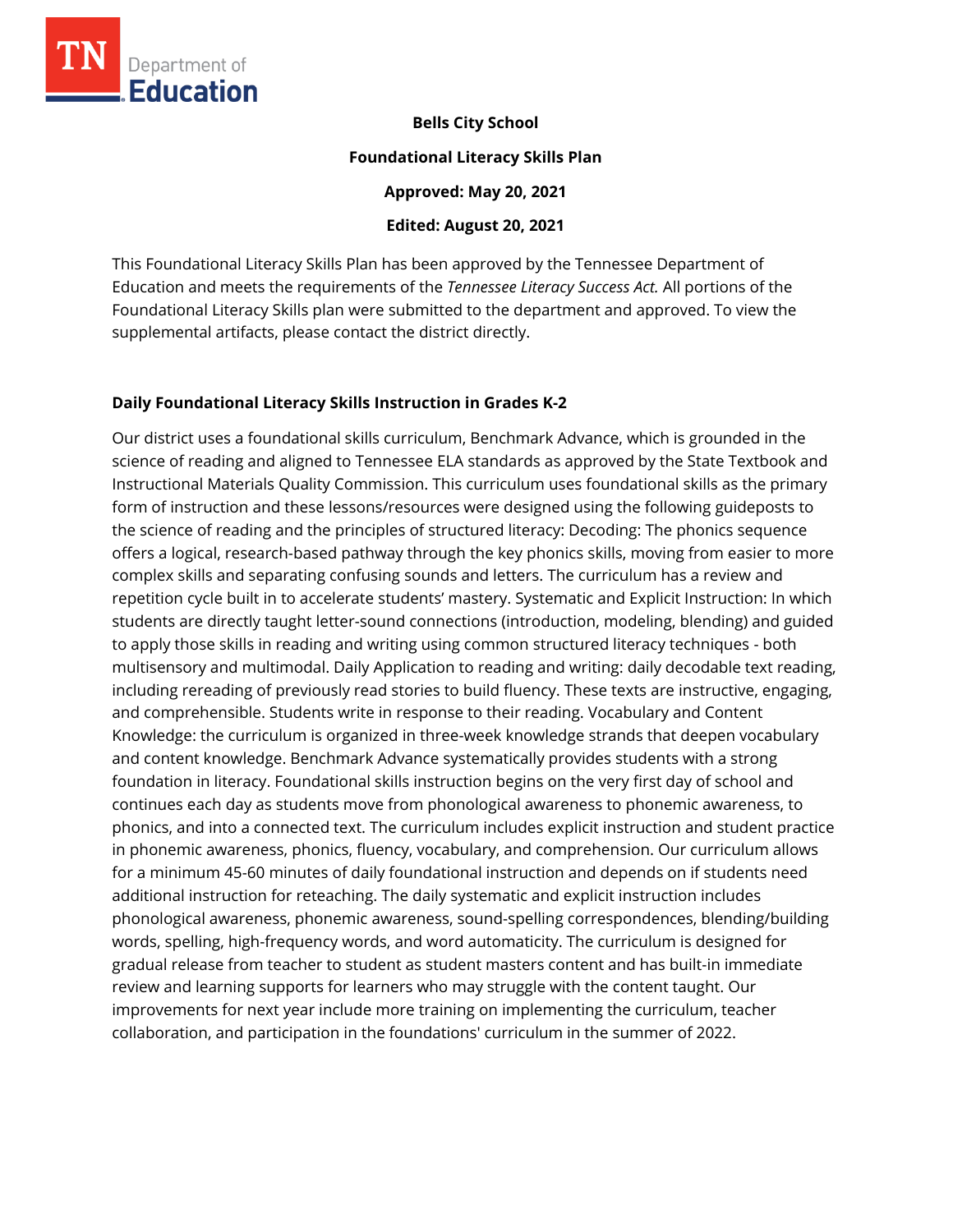Department of **Education** 

### **Daily Foundational Literacy Skills Instruction in Grades 3-5**

Benchmark Advance uses an evidence-based approach to continue teaching foundational skills instruction in grades 3-6 but they morph into word study lessons. Instruction is aligned to the TN state standards and includes morphology, grammar, spelling, writing, and fluency. They begin by teaching phonics to support intermediate readers with decoding multisyllabic words, as those are the types of words they encounter in the texts in grades 3-5. These lessons, also, explicitly teach lessons on prefixes and suffixes, Greek and Latin root words, as well as morphology and the six syllable types. Allowing the emphasis to shift to how words work. Students will learn a specific skill and apply it to familiar text from the mini reading lessons. Then they co-construct learning into an anchor chart and spell words using that skill. They then apply that skill to an unseen text, which is a word study read. Independent practice is provided with online games and paper/pencil practice from the phonics and high-frequency words and grammar and spelling activity books. This allows students to grow and readers and writers. Our curriculum allows for a minimum of 30 minutes of daily foundational instruction and more time spent would depend on students who need additional instruction for reteaching. The daily systematic and explicit instruction includes and supports daily metacognitive, comprehension, vocabulary, fluency, word study, and Grammar/Language minilessons. The curriculum has a review and repetition cycle built in to accelerate students' mastery.

### **Approved Instructional Materials for Grades K-2**

Benchmark - K-5 Advance

### **Approved Instructional Materials for Grades 3-5**

Benchmark - K-5 Advance

# **Universal Reading Screener for Grades K-5. This screener complies with RTI<sup>2</sup>and Say Dyslexia requirements.**

Tennessee Universal Reading Screener

#### **Intervention Structure and Supports**

All children receive high-quality grade-level curriculum and instruction in the general education classroom (Tier l) from a Tennessee state-approved curriculum. In addition to strong core instruction in a high expectations environment, as aligned in the RTI² framework, students who qualify for needing extra support are assigned to Tier II or Tier III based on data from universal screeners, data team meetings, and teacher input. The district administers a nationally normed, skills-based universal screener as part of the universal screening process. The universal screener is administered to all students, three times a year, to determine whether students demonstrate the skills necessary to achieve grade-level standards. As a result of universal screenings, students may be identified as needing targeted intervention (Tier ll or Tier III) in addition to the high-quality instruction they are receiving in Tier l. Tier II and Tier III will provide progress monitoring in the students' area of deficit. After benchmark testing occurs, data teams meet with grade-level instructors to make studentcentered intervention decisions to plan for intervention that meets the needs of students. When students do not make any progress, teams meet to discuss intervention plans and adjust based on the deficit that has been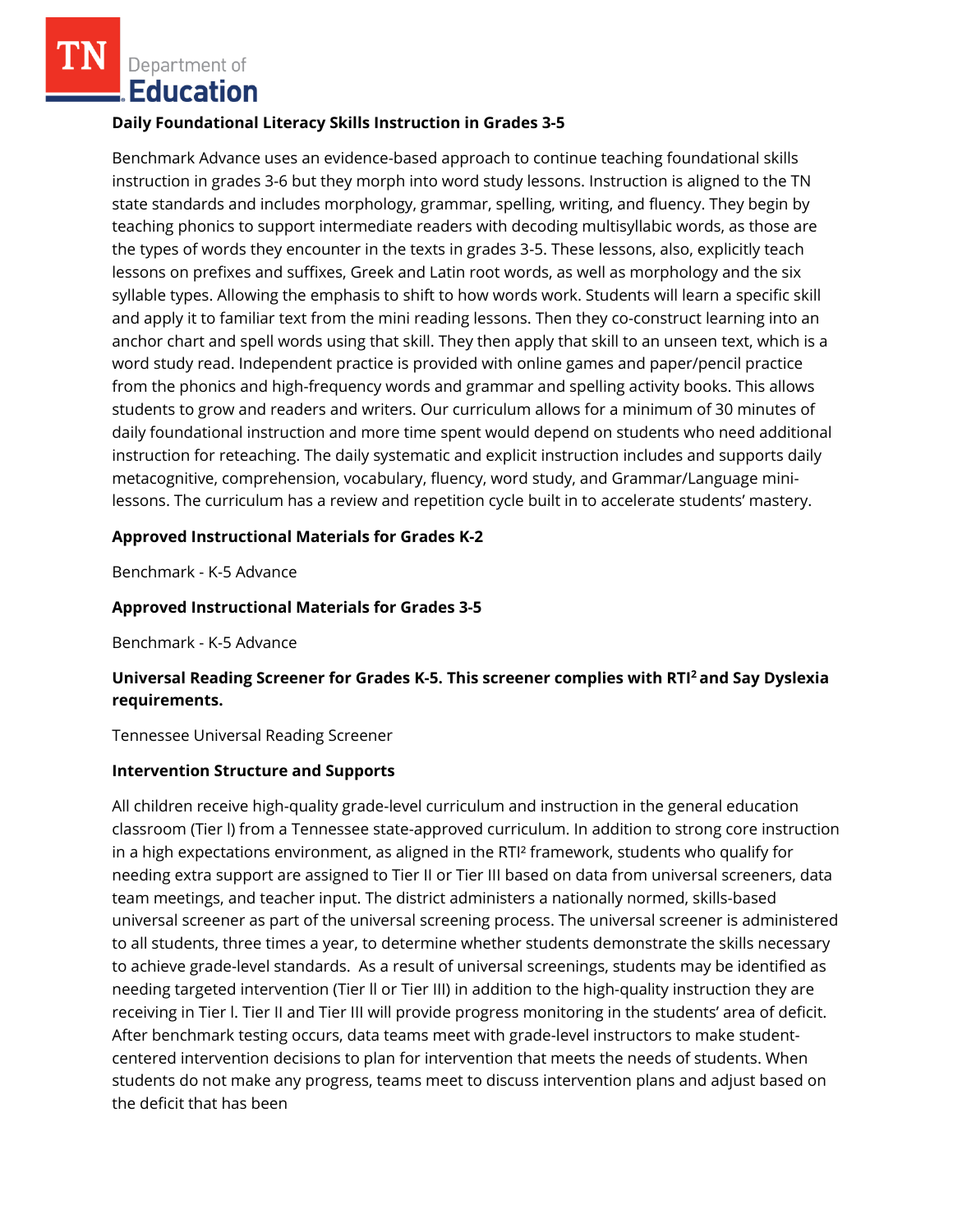Department of Education

identified. Data teams work through scenarios that include, changing the intervention, changing of placement, and/or consulting with other departments in order to make student-centered decisions. Intervention schedules are aligned with the expectations outlined in the RTI 2 manual. Students who have been identified as needing Tier III intervention receive 45 minutes daily. Students who have been identified as needing Tier II intervention receive 30 minutes daily. Tier III is progress monitored every week and Tier II progress monitors every 2 weeks. Tier III uses the Sonday System Curriculum for Intervention. The Sonday System is a comprehensive line of materials designed to help educators provide multisensory reading instruction to students from pre-K through 8th grade reading levels. Using proven Orton-Gillingham methods, the Sonday System is simple, quick to implement and highly effective. Also, built into the Benchmark Advance Curriculum, is daily reteaching lessons for students who are struggling with new learning, this includes EL, special education students, and students who may or may not receive intervention services. Tier II occurs in the classroom with a grade-level or classroom teacher and Tier III occurs in the RTI classroom with an interventionist. We, also, assign extra staff, as the schedule allows, to work one on one with students in grades K-2. Another resource is that students who need additional support may be enrolled in the after-school intensive learning program.

# **Parent Notification Plan/Home Literacy Reports**

Communicating with parents/guardians is of utmost importance in gaining the support and understanding of parents. For communication purposes, the following will be sent home at the end of each benchmarking testing period. Benchmarks are given 3 times per school year: Parent letters (if their child qualifies for services) The district used the sample report in the RTI2 manual and created a report to send home to parents. Testing reports (to all parents of students who tested) STAR creates a report written in parent-friendly terms that shows how the student scored on the assessment. This report includes skill gap analysis, grade equivalency, student score compared to national norms, and the student's current reading level. The district will also send home literature and host opportunities to train parents on the new literacy law, the importance of reading proficiency in third grade, and the impact it has on students. The District will host no-cost, family literacy opportunities during open house, the back-to-school bash, during parent-teacher conferences, and additional events will be scheduled as needed by stakeholders. The District will also send important resources and information to parents as they become available. The District will create an ELA Resources page on the school/district website and promote this using school letters, school meetings, and social media. Parents are always encouraged to meet with Interventionists or other Administrators during parent meetings and parent-teacher conferences if they have questions or concerns. Interventionists will be available at school functions to discuss testing, intervention, instruction, and home reports.

# **Professional Development Plan**

All teachers K-5 will complete the one-week training, hosted by the state, during the spring or summer of 2022. The Reading 360 Early Literacy Training (Week 1 Online) will be asynchronous and consist of online, self-paced modules. All K-5 teachers will complete the online modules. The District has contacted the state and they said this would be available and this would fulfill the literacy law requirements. This staff will sign off with the district once they have completed their course and